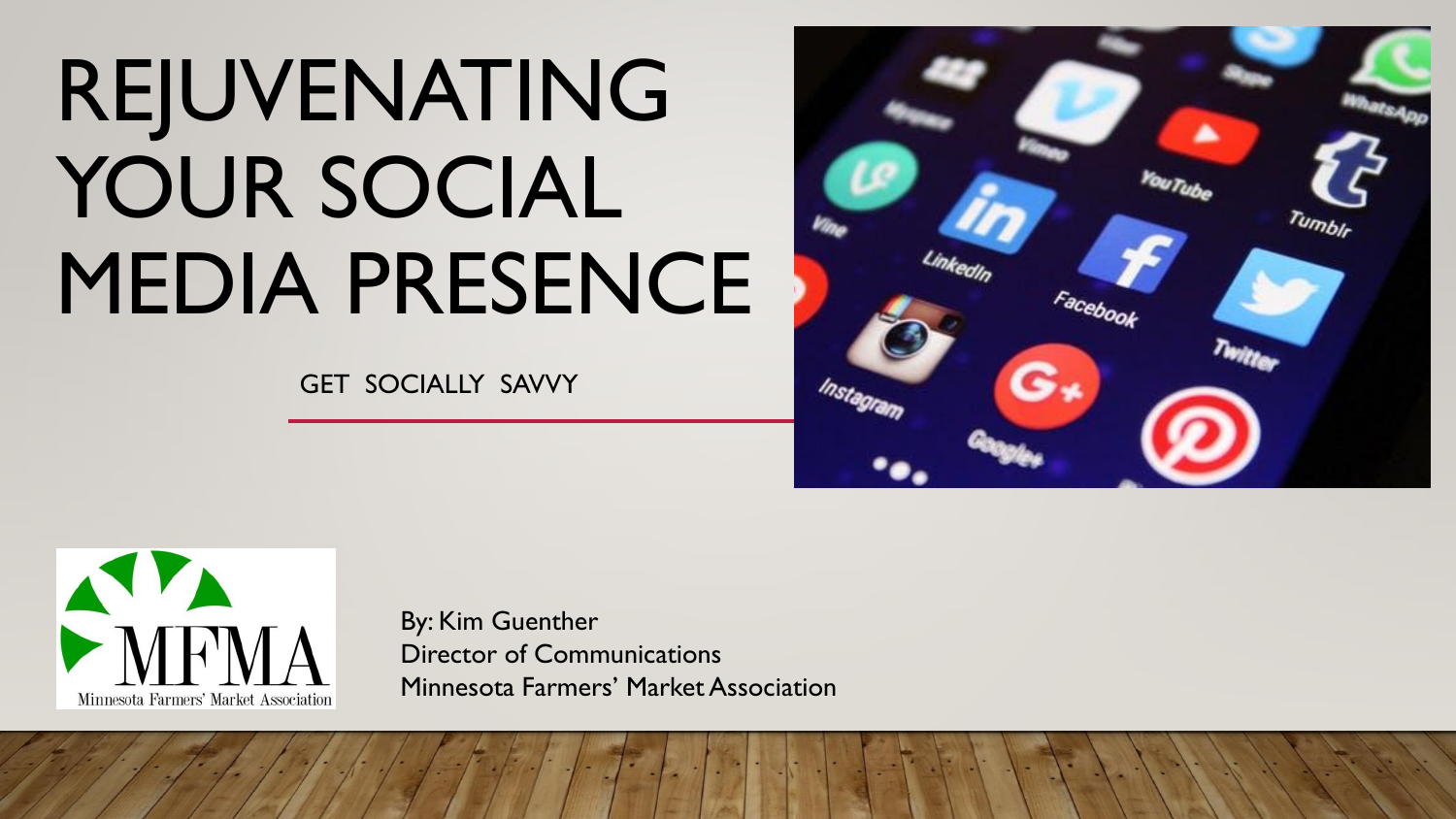## WHY IS THIS IMPORTANT?



• Farmers' Markets are, at least temporarily, changing, and how we need to interact with our customers may need to change with it.

# AND SOCIAL MEDIA IS FREE!!!!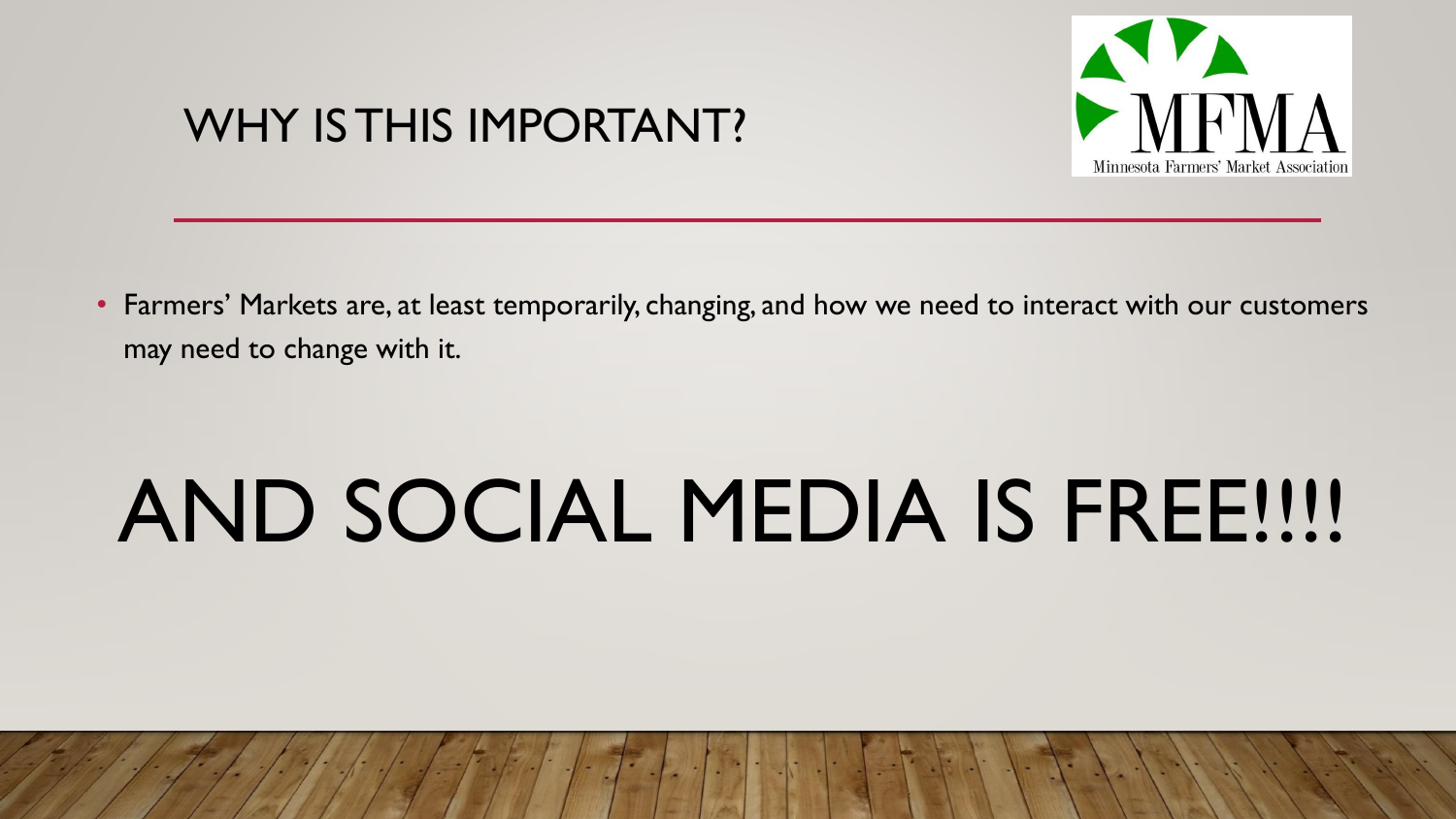

# **SOCIAL MEDIA**

### THE LARGEST SOCIAL MEDIA PLAYERS INCLUDE:

- Facebook
- YouTube
- **Instagram**
- Twitter
- LinkedIn
- Pinterest
- Snap Chat
- And many more

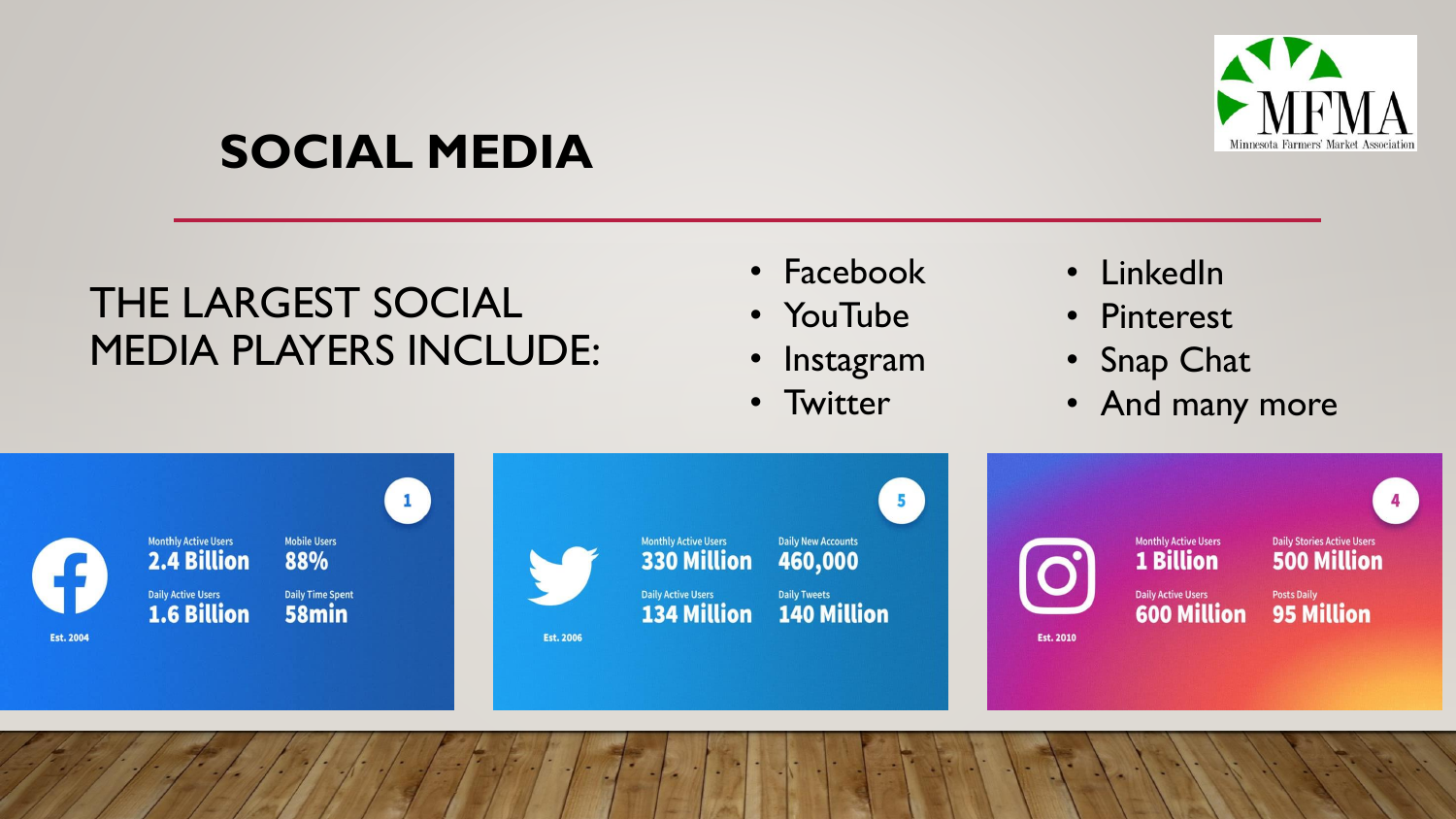



# GETTING STARTED

- Your Story (About...edit page info...description)
- Change your profile pic
- PIN it
- Find your tribe
- Create content
- Follow-up
- Post regularly 3-5x week 80/20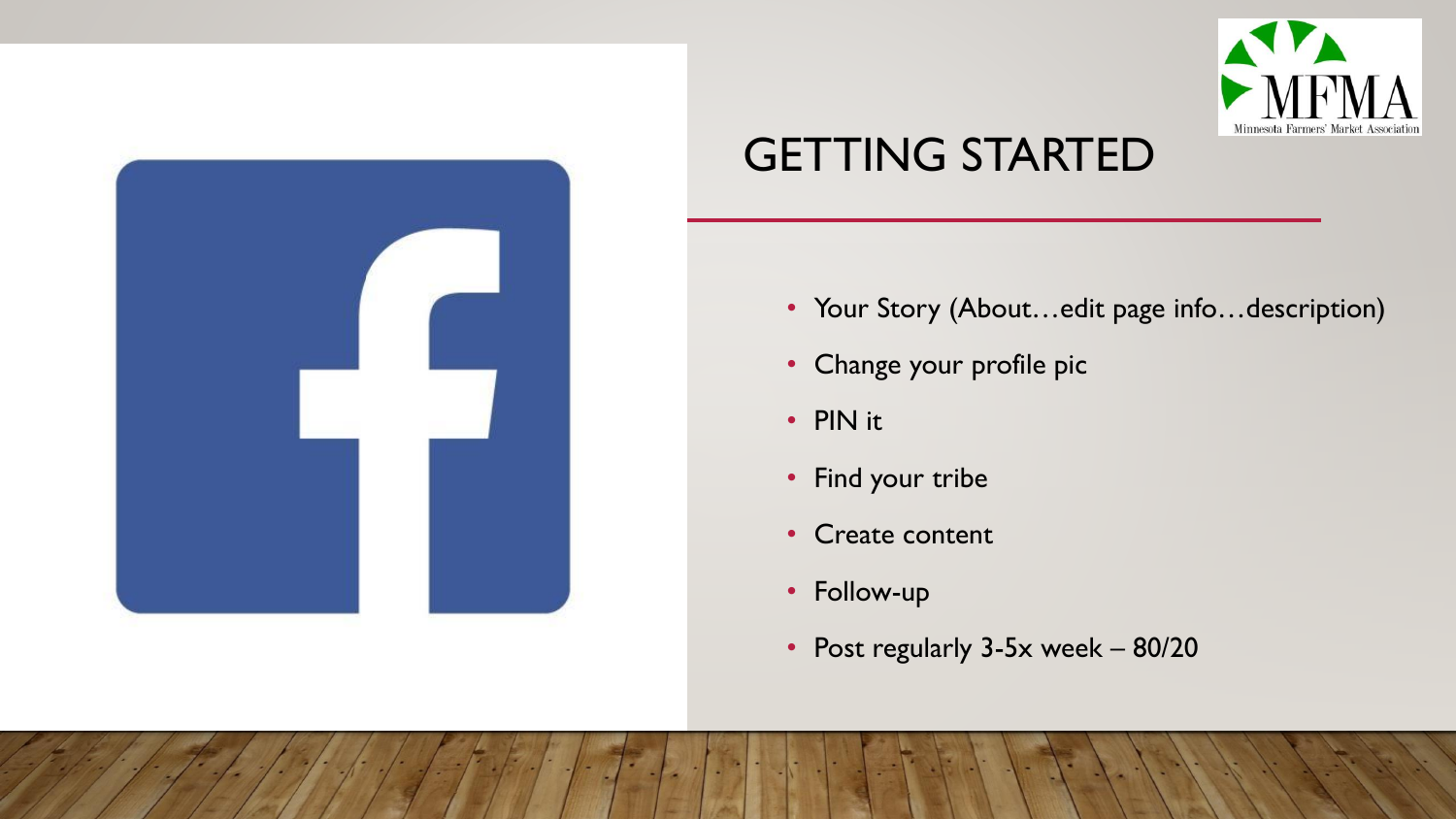## QUICK TIPS –

- Spotlight your partners
- Include visuals take quality pics
- Change times that you post
- Schedule your posts
- Don't worry about negative comments



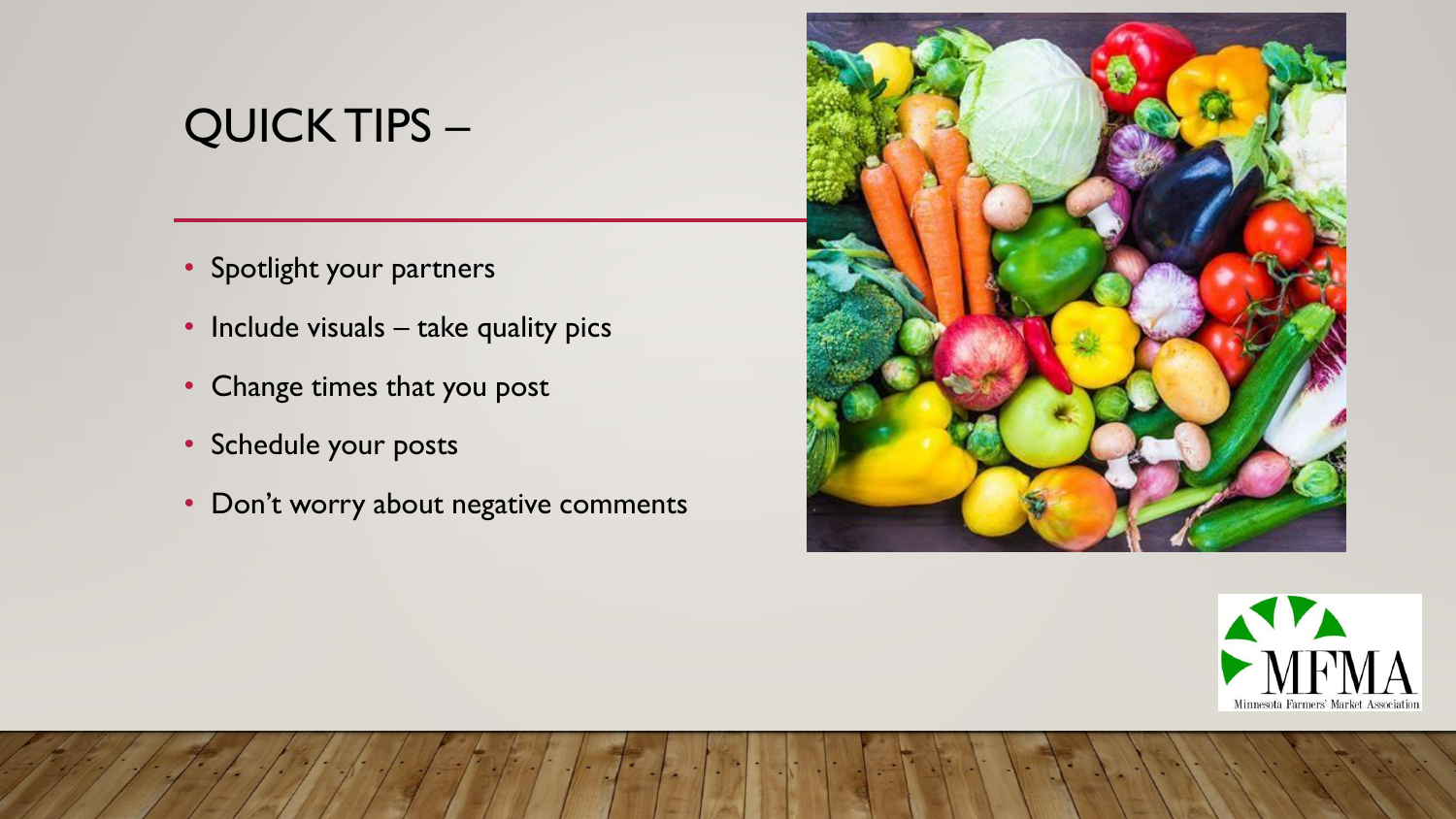# ANALYTICS

#### Facebook

- Must have a Business Page
- Insights

#### **Twitter**

- Tap Profile
- More
- Analytics



#### Instagram

- Must have transitioned to a business account
- My Profile Page
-